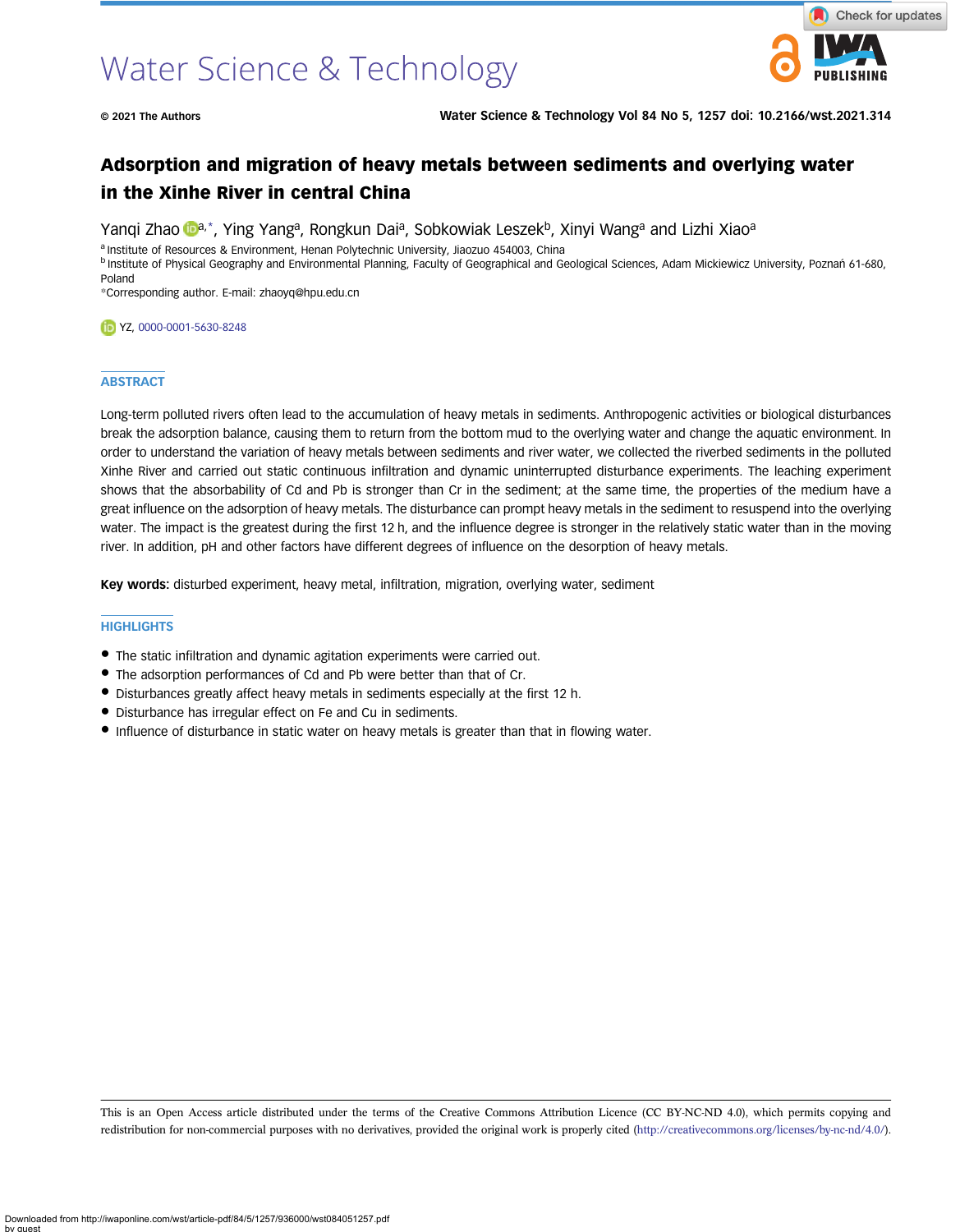#### GRAPHICAL ABSTRACT



Vertical migration of Cr<sup>6+</sup> in different media.



Change of adsorption rate for  $Cr<sup>6+</sup>$  with different concentration in sand-loess media.



The content Change of Cu, Cd, Fe, Pb, Ni, Cr, Zn and Mn in the downstream sediment with simulating water flow during the disturbance experiment.

# 1. INTRODUCTION

The increase in population and the rapid development of industrialization and urbanization have led to heavy metal contamination in the environment, such as pollutants emitted into the atmosphere from the combustion of energy materials, sewage discharged from mining, smelting, various chemical industries, irrigation, domestic, and leachate from landfills (Hu [et al.](#page-11-0) [2014](#page-11-0)). Because of their persistence, high toxicity, bioaccumulation, non-degradability, and their ubiquitous nature [\(Zhang](#page-12-0) [et al.](#page-11-0) 2018; [Hassimi](#page-11-0) et al. 2019), heavy metal pollution is an exceedingly hazardous environmental problem (He et al. [2019](#page-11-0)), particularly in disturbing the normal functions of the water environment, soil, and biosphere. In the special project 'The 12th 5-Year Plan for Comprehensive Prevention and Control of Heavy Metal Pollution' (2011–2015) issued by the Chinese government, five major heavy metals (Cr, Cd, Pb, Hg, and As) have been selected as priority pollution elements to be controlled (Hu [et al.](#page-11-0) 2014). These heavy metals can accumulate through the biological chain and enter the human body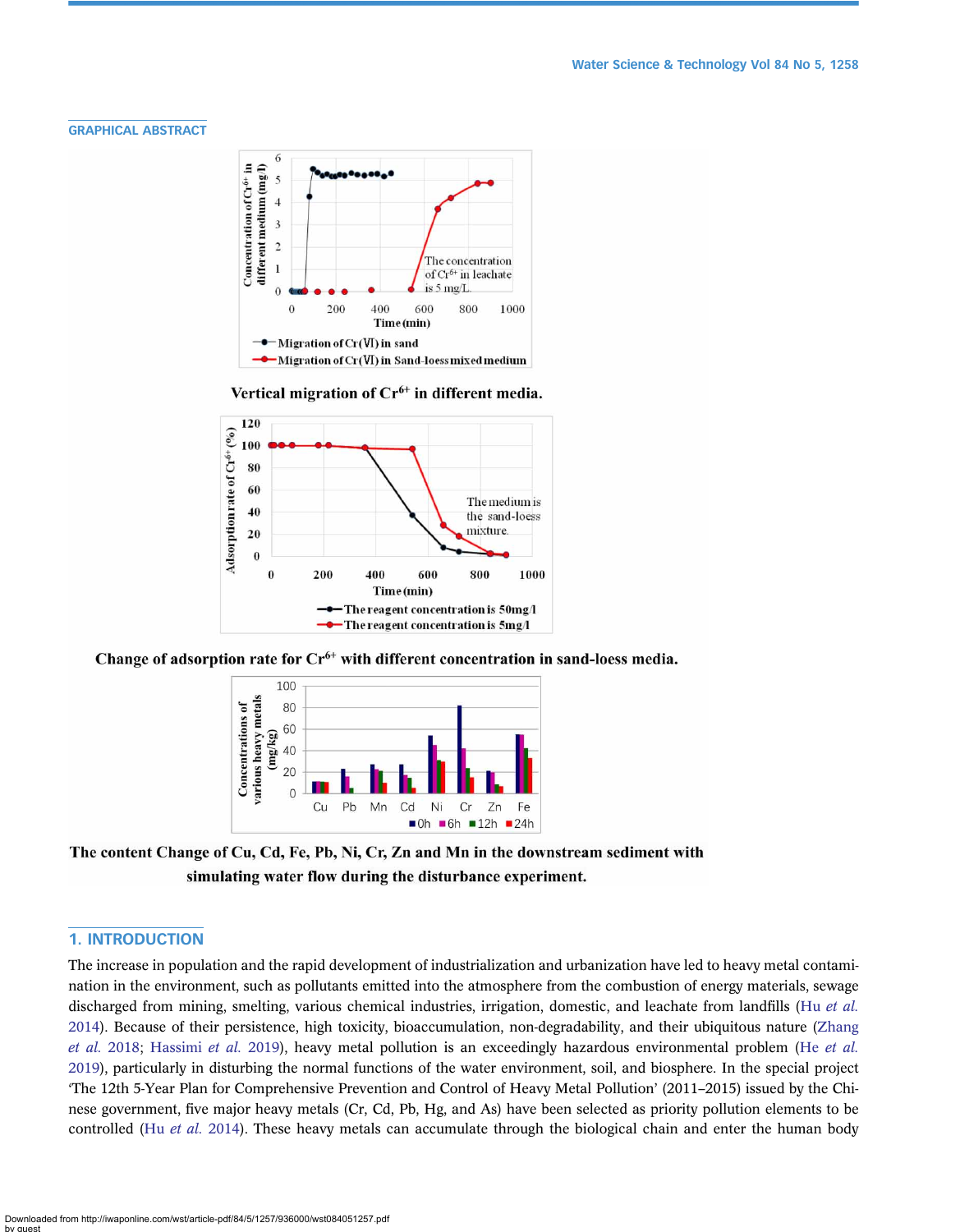through food, causing dysfunction, such as in the nervous and cardiovascular systems, and even cancer. According to the environmental quality standards for surface water (GB 3838-2002, currently being implemented), the allowable limits of the heavy metals in class IV water are:  $Cr^{6+} \le 0.05$  mg/L, Cd  $\le 0.005$  mg/L, Pb  $\le 0.05$  mg/L, Hg  $\le 0.001$  mg/L, and As  $\leq$ 0.1 mg/L. The sanitary standards for drinking water (GB 5749-2006, currently being implemented) stipulated the following limits:  $Cr^{6+} \le 0.05$  mg/L, Cd  $\le 0.005$  mg/L, Pb  $\le 0.01$  mg/L, Hg  $\le 0.001$  mg/L, and As  $\le 0.01$  mg/L.

At present, a large amount of heavy metals has entered into rivers, lakes, and other water bodies ([Shi & Zhang 2018;](#page-11-0) [Zhang](#page-12-0) et al. [2018\)](#page-12-0). All types of water bodies are an important connection between the geosphere and biosphere, especially playing a major role in transporting heavy metal pollutants. Globally, heavy metal loads in the aquatic ecosystems are on the rise [\(Martin](#page-11-0) et al. 2015; [Amankwaa](#page-11-0) et al. 2021). The heavy metals discharged in the water bodies through different sources would eventually be enriched in the sediments by adsorption, complexation, flocculation, and sedimentation [\(Zhang](#page-12-0) et al. [2018\)](#page-12-0). So, the sediments serve not only as a primary settling accumulation field and a carrier of heavy metals, but they also reflect their contamination level [\(Tang](#page-11-0) et al. 2014; [Guan](#page-11-0) et al. 2018; Lu [et al.](#page-11-0) 2019).

Compared with the hydrostatic condition, the heavy metals in the sediment are more likely to migrate under dynamic water conditions ([Shi & Zhang 2018](#page-11-0)). Once the water environmental conditions change, the dynamic equilibrium between the sediment and the water interface will be broken, so that the heavy metals in the sediment will be transferred and transformed and released to the overlaying water ([Zhang](#page-12-0) et al. 2018). Thus, sediment resuspension, redox reaction, and desorption can usually become potential sources of recontamination ([Jafarabadi](#page-11-0) *et al.* 2018). The power source resulting in changes of the sedimentary conditions is divided into natural factors and anthropogenic perturbations. The natural factors mainly include hydrodynamics (e.g., wind wave, storm, tide (Lin [et al.](#page-11-0) 2019; Lu et al. 2019), and water flow), chemical processes, and bio-turbation (Song et al. [2015\)](#page-11-0). The man-made factors mainly include ship transportation ([Superville](#page-11-0) et al. 2014), sand mining, dredging operations, fishing, and other human activities ([Shi & Zhang 2018\)](#page-11-0). Meanwhile, sediments are also complex and diverse, with different physical and chemical properties. A large number of studies have found that the release of heavy metals in the sediment is synthetically affected by environmental conditions, such as temperature, pH, salinity, dissolved oxygen, redox potential, and other factors ([Jafarabadi](#page-11-0) et al. 2018; [Shi & Zhang 2018\)](#page-11-0).

Therefore, some scholars have carried out investigations on heavy metal pollution in a certain watershed and evaluated the degree of pollution with certain evaluation methods [\(Tang](#page-11-0) et al. 2014; [Song](#page-11-0) et al. 2015; [Guan](#page-11-0) et al. 2018). However, more researchers are focusing on the removal methods of heavy metals by adsorption materials and their influencing factors [\(Abdelhay](#page-10-0) et al. 2018; [Al-Ananzeh 2021;](#page-11-0) [Chen & Pan 2021](#page-11-0)). Simultaneously, some people also have set up leaching adsorption experiments (Won [et al.](#page-11-0) 2019; [López](#page-11-0) et al. 2020) or resuspension experiments ([Shi & Zhang 2018](#page-11-0); [Hassimi](#page-11-0) et al. 2019; Lu [et al.](#page-11-0) 2019) of heavy metals.

It is complicated and difficult to analyze the migration of heavy metals between the overlying water and the benthic sedi-ment and also in the subsurface flow zone below the riverbed from river water to groundwater [\(Basack](#page-11-0) *et al.* 2014). Based on the importance and specificity of aquatic ecosystems, in order to accurately grasp the adsorption and desorption characteristics of heavy metals between the sediment and the overlying water under changing hydrodynamic conditions and their influencing factors, in this study, static leaching experiments were used to explore the adsorption properties of heavy metals from the polluted water to the bottom sediments, and dynamic disturbance experiment was used to study the re-suspension migration of heavy metals from the bottom mud and their influencing factors.

# 2. METHODS

### 2.1. Overview of study area

Jiaozuo (113°4′–113°26′E, 35°10′–35°21′N) is a prefecture-level city located in the northwestern part of Henan province, North China [\(Figure 1\)](#page-3-0). It has a population of 3.56 million and used to be an industrial and mining city with abundant coal resources. The study area, along the Xinhe River, is located in the south of Taihang Piedmont and the northwest of the Yellow River alluvial plain. It is composed of Piedmont alluvial fan and Piedmont depression, which is covered by Quaternary sediments. The lithological compositions are mainly silt, silty clay, and fine sand. The Xinhe River, the main discharge channel for industrial and mining enterprises and urban sewage of Jiaozuo City in the past, has a total length of 19.5 km and a catchment area of 272 km<sup>2</sup>. It collects waters of several seasonal rivers flowing through the urban area, such as the Puji, Qunying, and Wengjian Rivers ([Figure 2](#page-3-0)), and finally merges into the Haihe River water system. We collected the water samples at five representative sites located along the Xinhe River [\(Figure 2](#page-3-0)), namely at the headwaters, estuary, and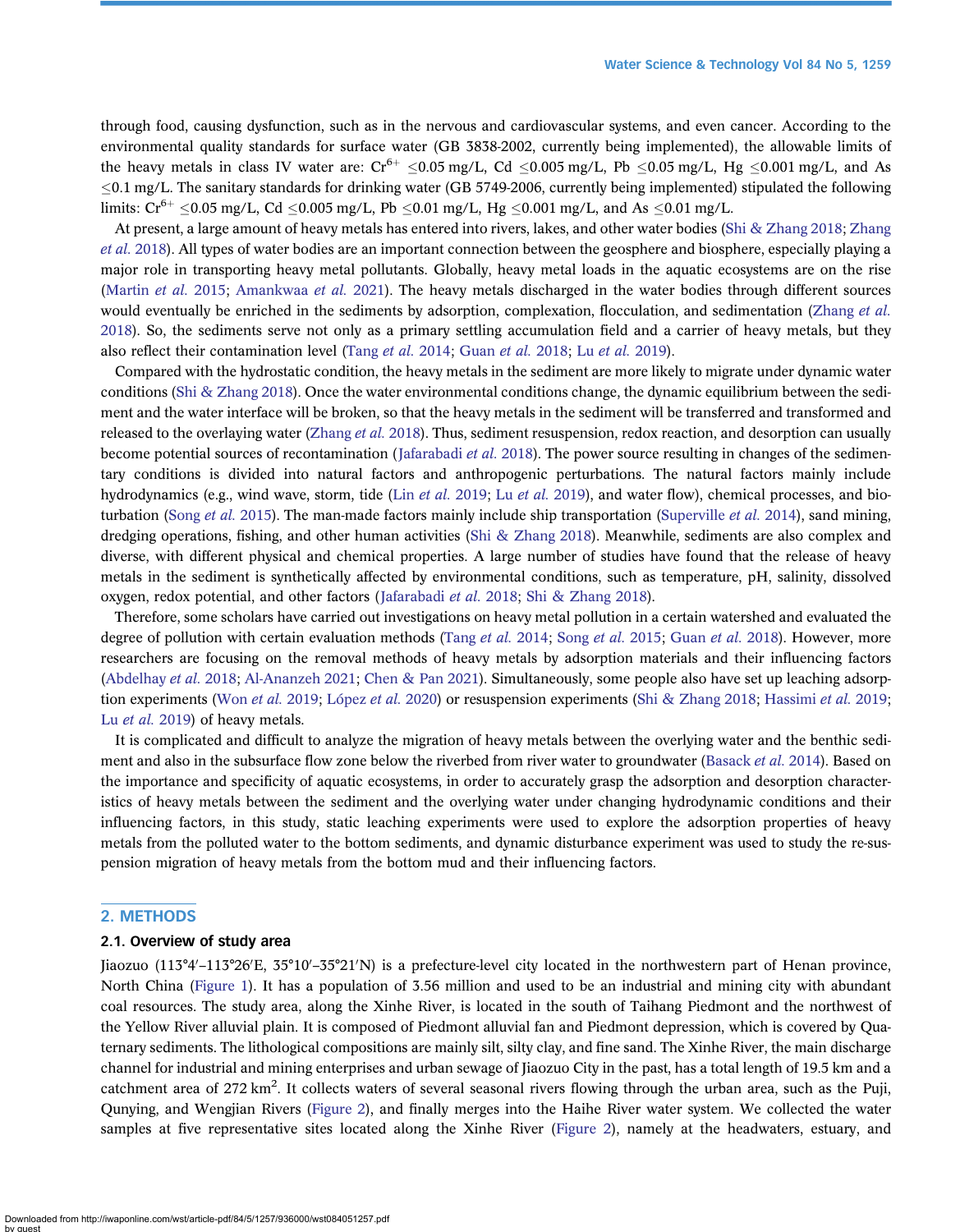<span id="page-3-0"></span>

Figure 1 | Location of the study area.



Figure 2 | River system of Jiaozuo City and localization of the sample collection points.

confluences with its three tributaries, respectively. Through the routine laboratory analysis of the water samples [\(Table 1\)](#page-4-0), it is known that the main pollutants of the Xinhe River are nutrients and chemical oxygen demand (COD). Heavy metals cause mild pollution, but their concentration in the estuary is close to the national standard limit. Additionally, the Xinhe River pollution is mainly influenced by three seasonal rivers flowing through the urban area. The field investigation reveals that the garment, electronics and hardware processing factories, mines, hospitals and farms located in the vicinity of the three rivers and along the Xinhe River mainstream are main sources of pollution.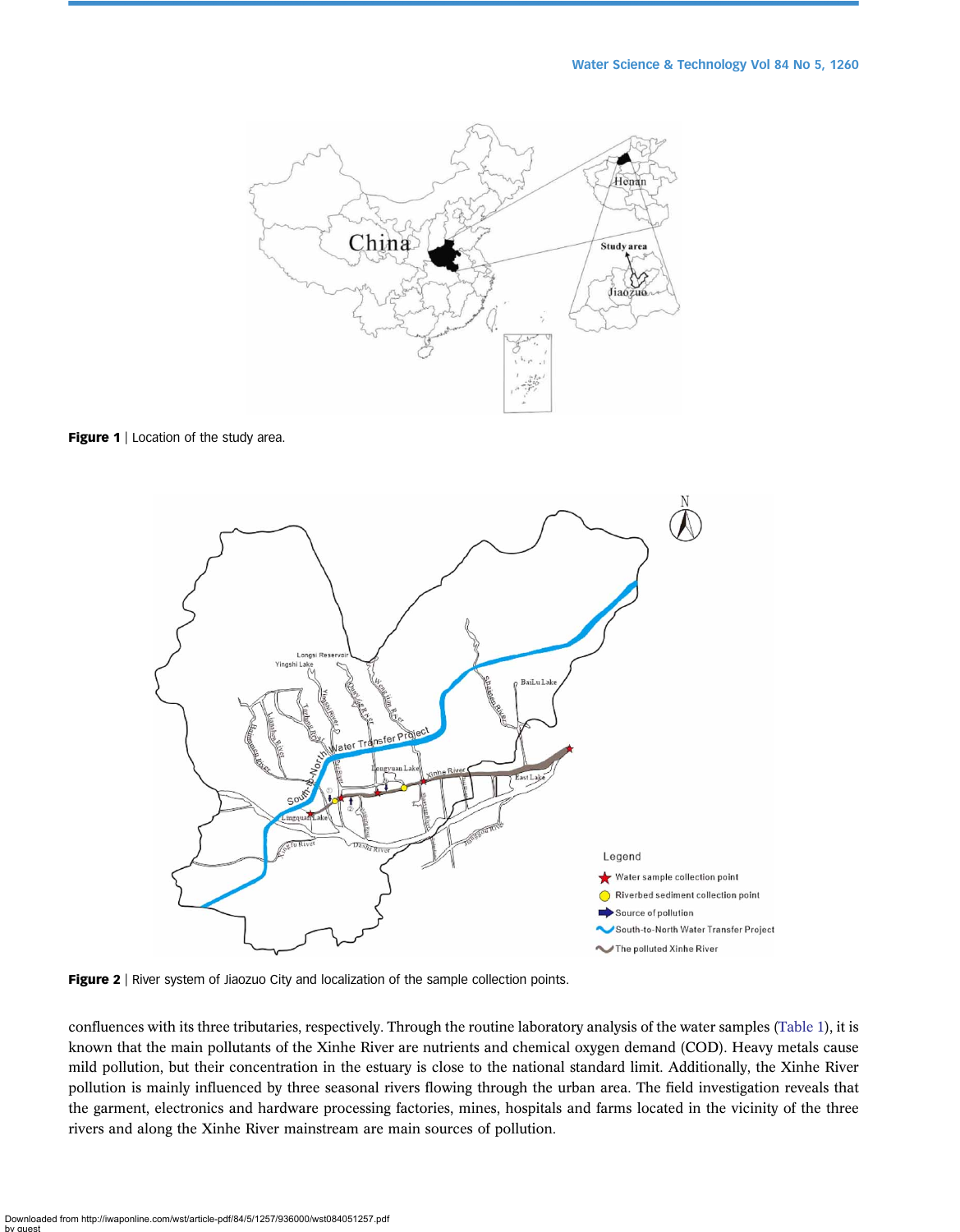| <b>Sampling point</b>              | DH      | <b>COD</b> | NH <sub>3</sub> -N | TP  | $F^-$ | CI <sup>-</sup> | Pb    | Cd    | $Cr^{6+}$ |
|------------------------------------|---------|------------|--------------------|-----|-------|-----------------|-------|-------|-----------|
| Headwaters of Xinhe River          | 6.5     | 25         | 4                  | 0.2 |       | 226.7           | 0.06  | 0.002 | 0.003     |
| Estuary of Puji River              | 7.4     | 196        | 11                 | 0.4 | 0.816 | 128             | 0.085 | 0.006 | 0.02      |
| <b>Estuary of Qunying River</b>    | 7.3     | 152        | 11.4               | 3.5 | 0.485 | 480             | 0.051 | 0.003 | 0.01      |
| Estuary of Wengjianhe River        | 7.7     | 145        | 10.1               | 2.4 | 0.756 | 345             | 0.076 | 0.008 | 0.02      |
| Estuary of Xinhe River             | 7.1     | 205        | 22                 | 3.1 |       | 14.1            | 0.11  | 0.009 | 0.095     |
| Standard (Class $V$ ) <sup>a</sup> | $6 - 9$ | 40         | 2.0                | 0.4 | 1.5   | 250             | 0.1   | 0.01  | 0.1       |

<span id="page-4-0"></span>**Table 1** | Results of routine analysis of water samples in the Xinhe River (mg/L)

<sup>a</sup>The State Standard of the People's Republic of China: Environmental quality standards for surface water (GB 3838-2002). Class V: water is suitable mainly for agricultural areas and areas with general landscape requirements.

Since the South-to-North Water Transfer Project ensuring safe water use in North China runs close to the Xinhe River, and also due to the governmental policy striving for creation of a national civilized and ecological city, Jiaozuo City has recently invested a considerable amount of funds in the reconstruction of the city's water system to improve long-term polluted rivers. However, the hydro-technical works aiming to repair the watercourses will inevitably result in the resuspension of riverbed sediment and the subsequent migration and transformation of heavy metals.

# 2.2. Sediment sample preparation

The sediment samples were collected in July 2018 from the upper and middle parts of the Xinhe River (Jiaozuo City, China) [\(Figure 2\)](#page-3-0). Sediments were taken with a columnar sampler from 0 to 10 cm deep from each point below the riverbed. The collected core sediments were placed in labeled polyethylene decontaminated containers ([Amankwaa](#page-11-0) et al. 2021) and transported to the laboratory for natural air-drying. Then, a 1 mm sieve was used to sift dry sediment. At the same time, the sifted samples were analyzed by the Rise-2006 laser particle size analyzer for determining particle size and other parameters (Table 2).

# 2.3. Experimental apparatus and process

# 2.3.1. Static infiltration experiment

The lixiviation set-up consists of two devices, a one-dimensional permeation cylinder and a two-dimensional penetration cube [\(Figure 3\)](#page-5-0). The cylindrical device is 10 cm in diameter and 55 cm in the sand filling height. Water samples in the experimental process are uniformly extracted from the lower sampling hole 35 cm below the sand surface. The cuboids device is 120 cm long, 20 cm wide, and 60 cm high. It is used to simulate the process of the two-dimensional vertical infiltration and lateral migration of river pollutants in the riverbed media. The four sampling holes on the panel are equally distributed, and the right and left sampling holes are correspondingly used to monitor the upstream and downstream seepage of the simulated river. Since the concentration of heavy metals in the two lower sampling holes could not be detected during the whole

|             | Share of particle size (%) |                                 |                            |                                |                                        |  |  |
|-------------|----------------------------|---------------------------------|----------------------------|--------------------------------|----------------------------------------|--|--|
| Media type  | $0.25 - 0.5$ mm            | $0.075 - 0.25$ mm               | $0 - 0.075$ mm             | Median of particle size (mm)   | Specific surface area $(m^2/g)$        |  |  |
| Fine sand   | 57.42%                     | 41.12%                          | 1.46%                      | 0.453                          | 0.004                                  |  |  |
| Coarse sand | 55.28%                     | 42.78%                          | 1.94%                      | 0.536                          | 0.0033                                 |  |  |
| Loess       | 71.45%                     | 24.78%                          | $3.77\%$                   | 0.34                           | 0.0053                                 |  |  |
| Media type  | <b>Porosity</b>            | Bulk specific gravity $(g/cm3)$ | Specific gravity $(g/cm3)$ | Saturated moisture content (%) | <b>Permeability coefficient (cm/s)</b> |  |  |
| Fine sand   | 0.376                      | 1.59                            | 2.55                       | 11.40                          | 0.0077                                 |  |  |
| Coarse sand | 0.43                       | 1.45                            | 2.58                       | 11.30                          | 0.0079                                 |  |  |
| Loess       | 0.35                       | 1.61                            | 2.48                       | 24.95                          | 0.00043                                |  |  |

**Table 2** | Physical and hydro-geological parameters of the media used in the experiment

Downloaded from http://iwaponline.com/wst/article-pdf/84/5/1257/936000/wst084051257.pdf by guest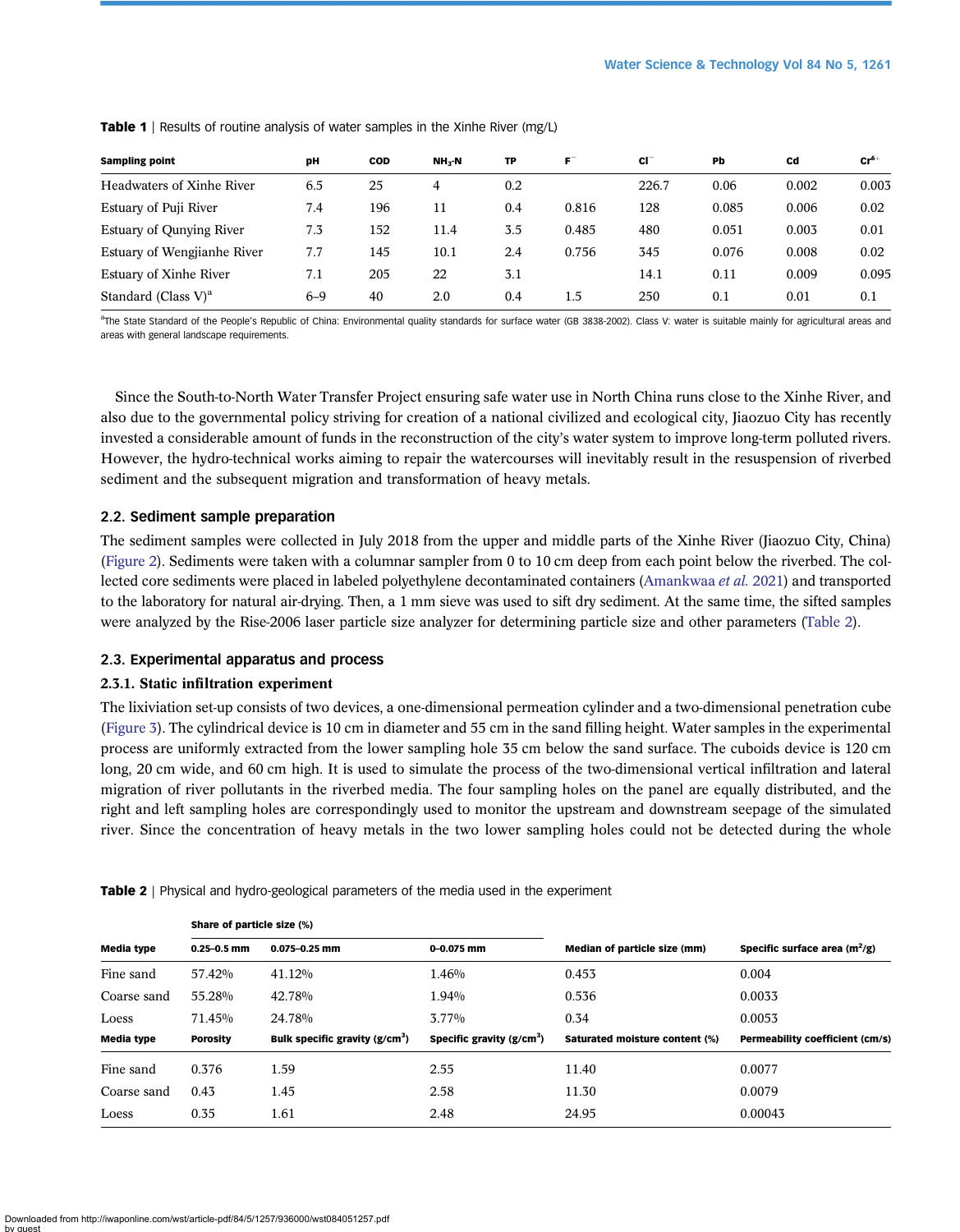<span id="page-5-0"></span>

Figure 3 | Infiltration experimental apparatus (left: cylindrical, one-dimensional, vertical infiltration column; right: box-shaped, two-dimensional infiltration tank).

experiment, water samples for further analyses are extracted only from the two upper sampling holes (15 cm below the surface of the simulated riverbed).

According to the survey results of heavy metal contamination in the study area,  $Cr^{6+}$ , Cd, and Pb were selected as the reagents for the percolation experiments. Based on the different adsorption properties of the three heavy metals, we prepared a solution containing 5 mg/L  $Cr<sup>6+</sup>$ , and a mixed solution containing  $Cr<sup>6+</sup>$ , Cd, and Pb (the concentration of each metal element is 50 mg/L). Leaching experiments were respectively carried out with these two sets of solutions. The filling medium in the experimental devices was divided into three groups: the one-dimensional cylindrical column filled separately with homogeneous fines and samples and a mixture of fine sand, coarse sand, and loess (in mass ratio 1.5: 1.5: 1), and the cubic device filled with homogeneous fine sand samples. The leaching media used in the experiment was the fresh riverbed sand and the river bank loess ([Table 2\)](#page-4-0). After being dried and sieved, they were put into the two devices and compacted. The saturated leaching was carried out once with pure water, and then the simulated infiltration experiments started to operate with the prepared leachate.

The leaching experiment was first conducted with a solution containing  $Cr^{6+}$  (5 mg/L) in the three media. After that, they were carried out with the mixed solution of  $Cr^{6+}$ , Cd, and Pb of 50 mg/L. During the whole leaching experiment, the upper surface of the cylindrical column maintained a liquid level that was 5 cm high, while in the box-shaped tank, it was 1 cm, and the liquid flows from right to left.

#### 2.3.2. Dynamic disturbance experiment

In order to simulate the release of heavy metals from the riverbed sediment under disturbance, we designed a set of dynamic disturbance apparatus (a flume turbulence device) ([Figure 4\)](#page-6-0). The water tank is 30 cm long, 25 cm wide and 10 cm high. The glass pipes are respectively connected to its front and rear ends at a height of 7 cm. The front rubber hose is connected with the faucet and a flow meter (LZB-3, Double wave instrument factory in Changzhou, Jiangsu), and a mechanical stirrer (STSJB-1000, SUOTN Experimental Instruments Co., Ltd in Shanghai) is placed above the water tank. At the bottom of the tank, a 4.5 cm thick layer of the previously collected sludge samples was evenly laid, and then water was slowly added to maintain a height of 2.5 cm.

For the experiment, two kinds of in-situ sediments were used, and two different scenarios were set up to carry out four combinations of river/reservoir disturbance simulation experiments (i.e., the agitation of the upstream and downstream samples in static water (simulating a reservoir or pond) and a flowing state (simulating a river)). The mud sample was spread on the bottom of the tank, and the experiment was individually carried out in four scenarios so as to observe changes of the heavy metal content in the sediments after different water bodies were disturbed. The influence of the parameters of the water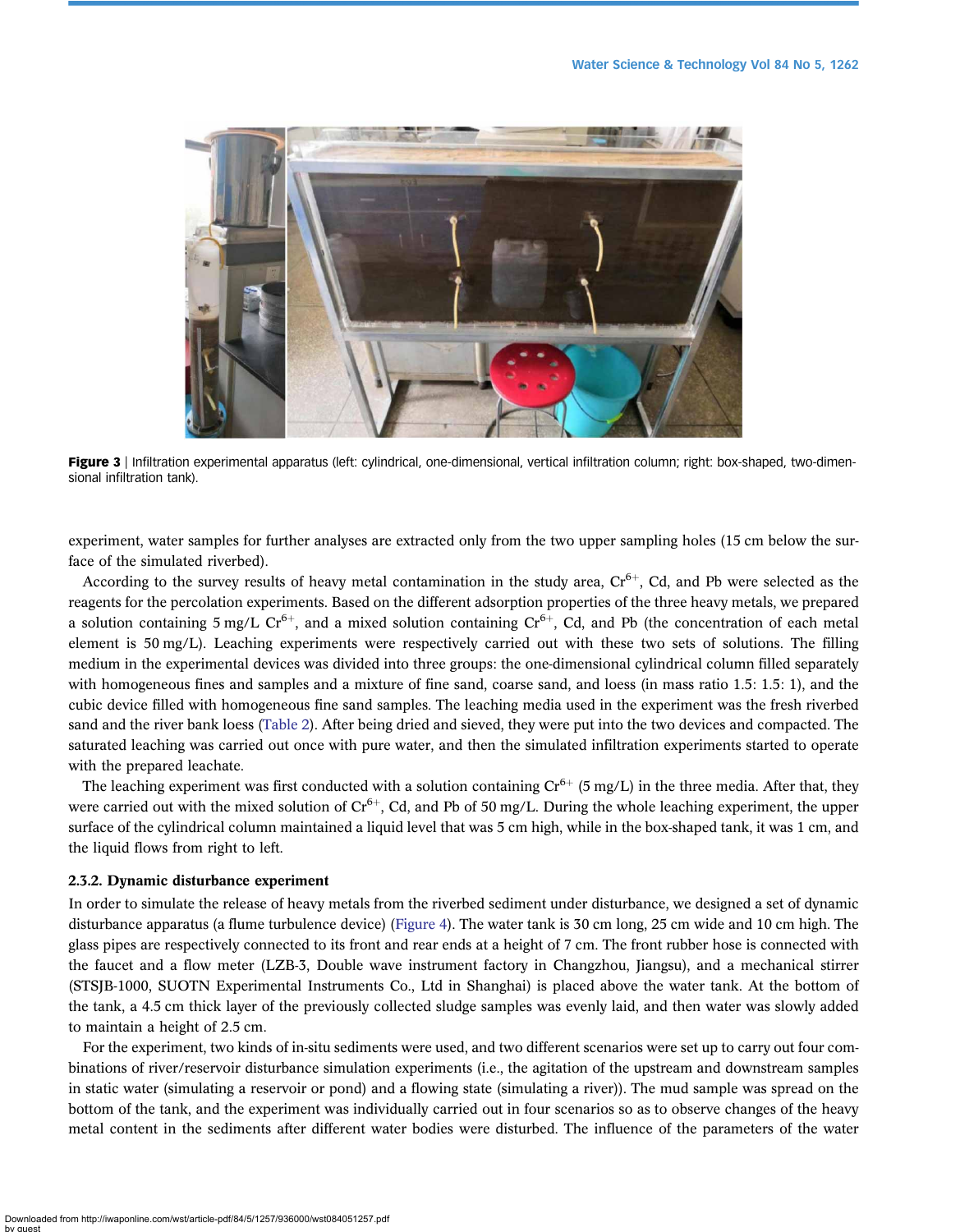<span id="page-6-0"></span>

Figure 4 | Dynamic disturbance experimental apparatus.

solution was determined. The speed of the mechanical agitator was set at 200 r/s, and the water flow rate was controlled and set at 0.07 m/s by the flow meter.

Based on the observations and measurements, it is concluded that the lower reaches of the Xinhe River are more polluted than its upper reaches. For the two test samples, the initial pollution levels of Cu, Cd, Cr, and Ni are higher in the downstream sediment samples, while these of Pb, Zn, and Mn are higher in the upstream samples. The Fe content is basically the same in the upstream and downstream samples. The water and mud samples of 15 mL were taken to analyze the concentration of each heavy metal at the beginning of the experiment and after 6, 12, and 24 h. Before each sampling, the agitator and water flow were turned off, and the sample was allowed to stand for 10 min. Then, the sedimentary mud samples in the corresponding experimental sampling period were collected.

#### 2.4. Quality control and quality assurance

The REDOX potential, pH, water conductivity, and dissolved oxygen were measured by the portable multi parameter analyzer (DZB-718 L) produced by the Leici Experimental Instrument Co., Ltd (Qingdao of Shandong, China). After the probe was placed in the solution for 5 min, a steady reading was taken. The organic matter of the mud sample was measured by the total organic carbon analyzer (TOC-5000) produced by Shanghai Metash Instruments Co., Ltd (China). The heavy metals Fe, Cu, Pb, and Cd were measured by a flame atomic absorption spectrometer (AAS8510) produced by Meicheng Precision Instrument Co., Ltd (Shenzhen of Guangdong, China), while Mn, Ni, Cr, and Zn were determined by an inductively coupled plasma optical emission spectrometer (ICP-OES) produced by NCS Testing Technology Co., Ltd (Beijing, China). The sludge digestion process was set to a power of 600–800 W and allowed to react for 10 min at 130 °C, 5 min at 150 °C, and 10 min at 180 °C. After the reaction, the instrument was automatically cooled down to 60 °C, and then the sample was taken out for acid removal.

# 3. RESULTS AND DISCUSSION

# 3.1. Migration characteristics of heavy metals in leaching experiment

In the cylindrical vertical infiltration model, the percolation rate of  $Cr<sup>6+</sup>$  in the homogeneous sand was much higher than that in the sand–loess mixture. [Figure 5](#page-7-0)-left shows that the migration speed drops rapidly after 25 min in the pure sand, and the concentration in the medium reached 75% (3.7 mg/L) of the leachate concentration. After that, the concentration in the sediment increased slowly and finally was stabilized. In the box infiltration model, it took about 80 min to reach saturation [\(Figure 6\)](#page-7-0). Nevertheless, in the sand–loess medium, the migration speed decreased after 550 min, and the concentration in the mixed medium reached 73.68% (3.684 mg/L) of the leaching reagent after 660 min. Compared with the homogeneous sand, the rate curve in the mixed medium increased gradually to the saturation level rather than within a short time. By analyzing the two media with the particle imaging system, it was determined that the porosity of the sand–soil mixed media with two different particle sizes is lower than that of the pure sand media, but the specific surface area is larger. This indicates that the vertical migration of  $Cr^{6+}$  is mainly affected by the permeability coefficient and the amount of water passing through the media [\(Wang](#page-11-0) et al. 2020). In addition, [Figure 5](#page-7-0)-right indicates that the adsorption saturation time of  $Cr^{6+}$  was about 200 min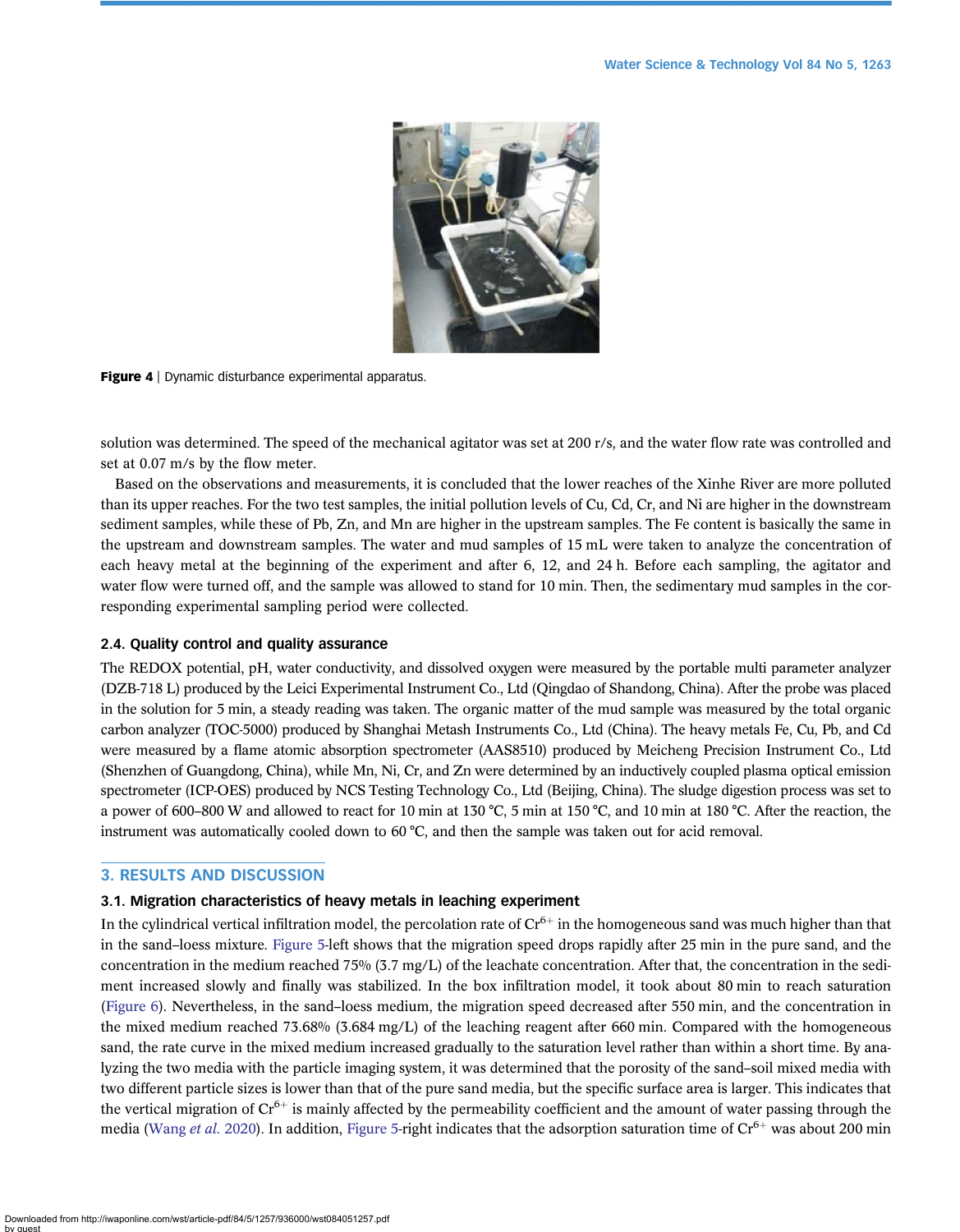<span id="page-7-0"></span>

Figure 5 | Vertical migration of Cr<sup>6+</sup> in different media (left) and adsorption rate for Cr<sup>6+</sup> with different concentrations in sand–loess media (right) in the cylindrical leaching experiment.



**Figure 6** | Two-dimensional migration of  $Cr^{6+}$  in homogeneous sand media.

shorter when the reagent concentration was increased ten times in the infiltration experiment with the mixed sand–loess medium. This means that the adsorption capacity is also driven by the concentration gradient of the adsorbates [\(Chen &](#page-11-0) [Pan 2021\)](#page-11-0).

Regarding Cd and Pb, the downward migration is so difficult that it was almost impossible to detect their concentrations in the sampling sites at the depth of 15 cm even in homogeneous sand after one day of the leaching experiment. This is mainly because they are the most strongly sorbed metals and are governed by the composition of the surface solid phase, besides the effects of solution chemistry (e.g., pH, metal speciation, ionic strength). Simultaneously, by comparing the horizontal and vertical migration in the experiment with the simulating river equipment, it was determined that horizontal migration and lateral infiltration along the river are far greater than vertical infiltration (Zhao  $\&$  Yang 2007). This also confirms the above conclusion. So, once the river is polluted long-term, it will have a greater impact on the depositional environment and soil both on banks and downstream.

# 3.2. Characteristics of heavy metals in riverbed sediments under different circumstances of the perturbation experiment

The experimental results show that Pb of the downstream sample in the static water conditions and Cd of the upstream sample in the flowing water were not detected in the sediment after stirring for less than 6 h [\(Figure 7\(b\)](#page-8-0) and [7\(c\)](#page-8-0)). Cr,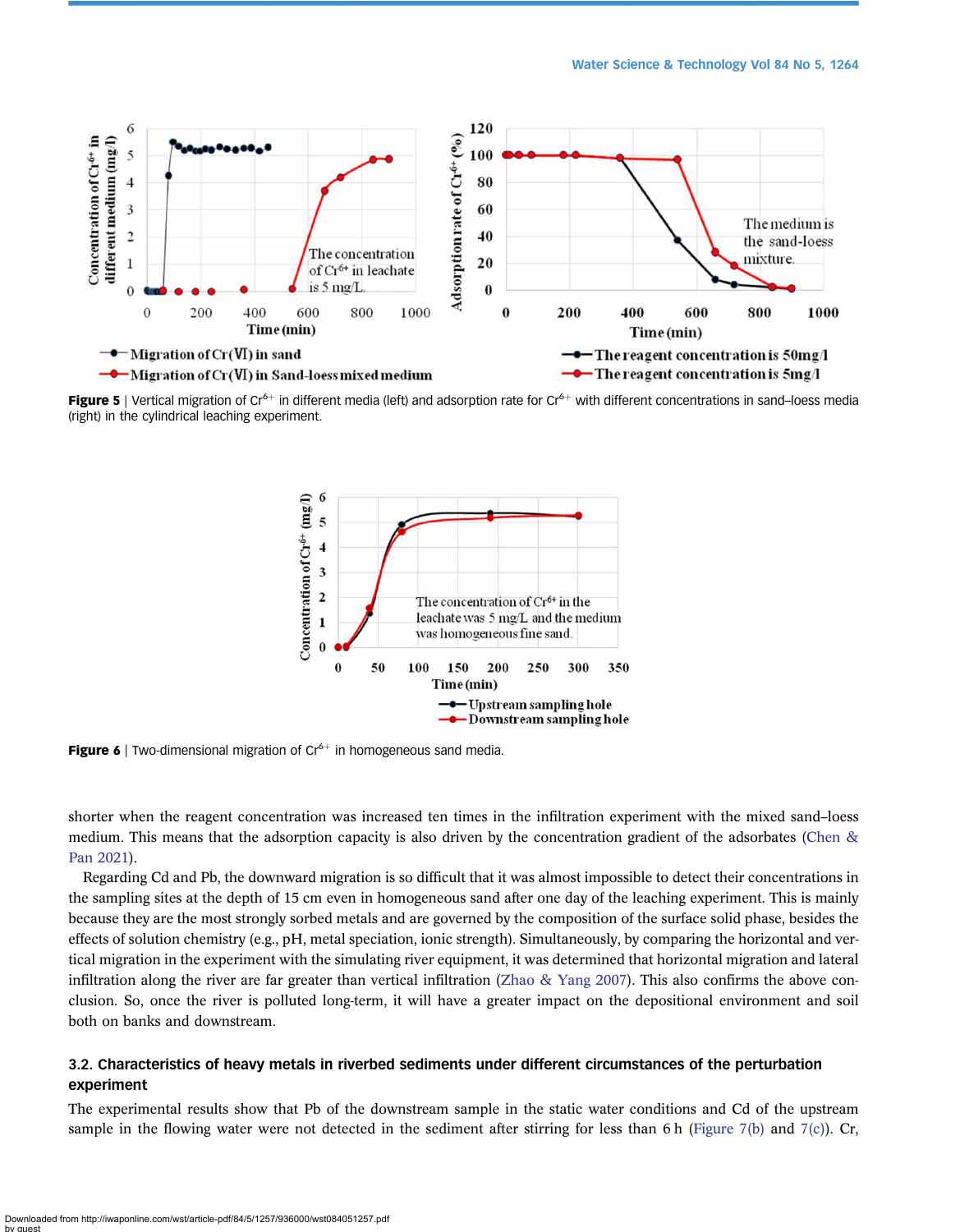<span id="page-8-0"></span>

Figure 7 | The concentration change of Cu, Cd, Fe, Pb, Ni, Cr, Zn, and Mn in the sediment during the disturbance experiment. (a) Downstream sediment samples in the flow state; (b) downstream sediment samples in still water; (c) upstream sediment samples in the flow state; (d) upstream sediment samples in still water.

Table 3 | Correlation analysis between heavy metals and physical–chemical properties of sediments during disturbance experiments

| <b>Metals</b> | Disturbance experimental scenario      | pН        | Eh        | <b>DO</b> | <b>Conductivity</b> | <b>TOC</b> |
|---------------|----------------------------------------|-----------|-----------|-----------|---------------------|------------|
| Cu            | Downstream sediments in moving water   | $-0.684$  | 0.912     | $-0.093$  | 0.300               | $-0.932$   |
|               | Downstream sediments in standing water | 0.868     | $-0.172$  | 0.771     | $-0.944$            | $-0.771$   |
|               | Upstream sediments in moving water     | 0.067     | 0.550     | $-0.422$  | 0.055               | $0.991**$  |
|               | Upstream sediments in standing water   | $-0.286$  | 0.941     | $-0.946$  | $-0.617$            | $-0.348$   |
| Fe            | Downstream sediments in moving water   | $-0.803$  | $0.96*$   | 0.218     | 0.460               | $-0.733$   |
|               | Downstream sediments in standing water | $-0.280$  | 0.508     | $-0.204$  | 0.175               | 0.012      |
|               | Upstream sediments in moving water     | 0.041     | $-0.396$  | 0.528     | 0.008               | $-0.482$   |
|               | Upstream sediments in standing water   | $-0.694$  | $-0.964*$ | 0.229     | 0.435               | 0.942      |
| Zn            | Downstream sediments in moving water   | $-0.814$  | $0.996**$ | 0.449     | 0.523               | $-0.582$   |
|               | Downstream sediments in standing water | $0.993**$ | 0.383     | $0.993**$ | $-0.735$            | $-0.388$   |
|               | Upstream sediments in moving water     | 0.723     | $-0.923$  | $-0.988*$ | 0.737               | 0.479      |
|               | Upstream sediments in standing water   | 0.011     | 0.433     | $-0.571$  | $-0.975*$           | $-0.560$   |
| Ni            | Downstream sediments in moving water   | $-0.905$  | 0.553     | 0.452     | 0.708               | $-0.499$   |
|               | Downstream sediments in standing water | $0.975*$  | 0.524     | $0.999**$ | $-0.682$            | $-0.330$   |
|               | Upstream sediments in moving water     | 0.432     | 0.153     | $-0.862$  | 0.447               | 0.719      |
|               | Upstream sediments in standing water   | 0.251     | 0.562     | $-0.441$  | $-0.974*$           | $-0.740$   |
| Cr            | Downstream sediments in moving water   | $-0.977*$ | 0.917     | 0.302     | 0.867               | $-0.499$   |
|               | Downstream sediments in standing water | 0.971*    | 0.140     | 0.932     | $-0.798$            | $-0.485$   |
|               | Upstream sediments in moving water     | 0.740     | $-0.172$  | $-0.926$  | 0.740               | 0.616      |
|               | Upstream sediments in standing water   | 0.416     | 0.560     | $-0.270$  | $-0.995*$           | 0.818      |
| Cd            | Downstream sediments in moving water   | 0.982*    | 0.812     | 0.029     | 0.804               | $-0.744$   |
|               | Downstream sediments in standing water | 0.868     | $-0.172$  | 0.771     | $-0.944$            | $-0.771$   |
|               | Upstream sediments in moving water     | $0.995**$ | $-0.734$  | $-0.869$  | $0.996**$           | 0.022      |
|               | Upstream sediments in standing water   | 0.363     | 0.487     | $-0.264$  | $-0.975*$           | $-0.766$   |
| Mn            | Downstream sediments in moving water   | $-0.891$  | 0.934     | $-0.129$  | 0.626               | $-0.899$   |
|               | Downstream sediments in standing water | $0.992**$ | 0.283     | $0.975*$  | $-0.770$            | $-0.436$   |
|               | Upstream sediments in moving water     | 0.667     | $-0.094$  | $-0.949$  | 0.674               | 0.628      |
|               | Upstream sediments in standing water   | 0.420     | 0.557     | $-0.262$  | $-0.954*$           | $-0.818$   |
| Pb            | Downstream sediments in moving water   | $-0.926$  | 0.989*    | 0.307     | 0.688               | $-0.644$   |
|               | Downstream sediments in standing water | 0.973*    | 0.533     | $0.998**$ | $-0.673$            | $-0.318$   |
|               | Upstream sediments in moving water     | 0.502     | 0.015     | $-0.910$  | 0.523               | 0.564      |
|               | Upstream sediments in standing water   | 0.055     | 0.339     | $-0.450$  | $-0.995**$          | $-0.550$   |

\*Correlation significant at 0.05 level (both sides).

\*\*Correlation significant at 0.01 level (both sides).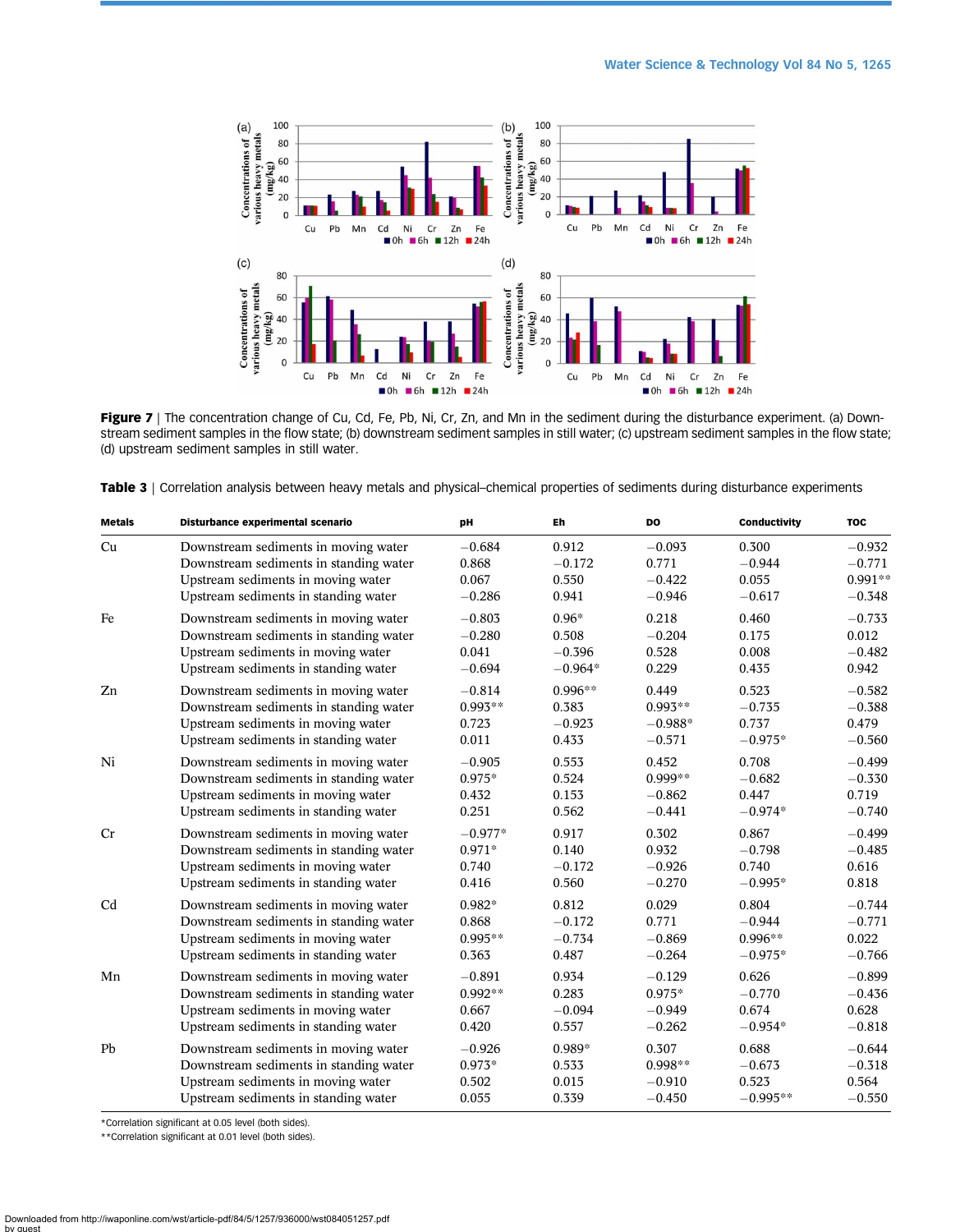<span id="page-9-0"></span>Mn, and Zn (except for the upstream sample of Zn after at least 12 h ([Figure 7\(d\)](#page-8-0))) were also absent in the two types of sedi-ments in the static water stirred for 6 h ([Figure 7\(b\)](#page-8-0) and [7\(d\)\)](#page-8-0). The comparison of the disturbance experiment results in the two states reflects that the heavy metals in the sediment of the flowing water were more stable than that of the static water after disturbance, except for a special case of Cd. Regardless of the sediment or experimental conditions, the desorption rate of Pb and Cr (except for [Figure 7a\)](#page-8-0) was faster, and they were not detected in the sediment after 12 h. At the same time, from the perspective of the degree of desorption, the desorption rate of Pb, Zn, Mn, and Cr in the sediments continued to increase rapidly with the increase in disturbance time. In the four experimental scenarios, according to the degree of concentration decrease over time, the desorption rate of heavy metals were respectively shown in the following order:  $Pb > Zn$  $Mn > Cr > Ni > Cd > Cu$  (Fe is irregular) for the two experimental scenarios of the downstream sediment sample; Cd >  $Pb > Cr > Zn > Mn > Ni$  (Fe and Cu is irregular) for the upstream deposition sample in the presence of water flow experimental scenario;  $Mn > Cr > Pb > Zn > Ni > Cd$  (Fe and Cu is irregular) for the upstream deposition sample in static water. This may be related to the activity of different metals in different sediment and water flow states. On the whole, the heavy metal de-sorption rate was the fastest in the first 12 h in all scenarios, and then gradually stabilized until it partially disappeared.

Factors such as pH, redox potential (Eh), dissolved oxygen (DO), conductivity, and organic matter contents (TOC) in the sedimentary environment greatly influence the distribution and migration of heavy metals in sediments. With the help of the Pearson correlation analysis between the heavy metal content in the sediment and the physical–chemical factors under different experimental conditions, we found that pH has a positive effect on the content of most heavy metals in the sediments of still water ([Table 3\)](#page-8-0). In general, the heavy metals can achieve high desorption from the sediment at low pH values ([Pedersen](#page-11-0) et al. 2017; [Adenuga](#page-11-0) et al. 2019; [Kobayashi](#page-11-0) et al. 2020). In our experiment, the sedimentary environment is more acidic than the overlying water environment (the pH column in Figure 8 was below the polygonal line). Meanwhile,



Figure 8 | Changes of physical–chemical properties of sediment samples in different scenarios. Note: '1'and '2' on the axis refer to the sediment samples collected from the downstream individually under the simulated water flow and the static water conditions; '3' and '4' refer to those collected from the upstream, respectively, under the simulated water flow and the static water conditions.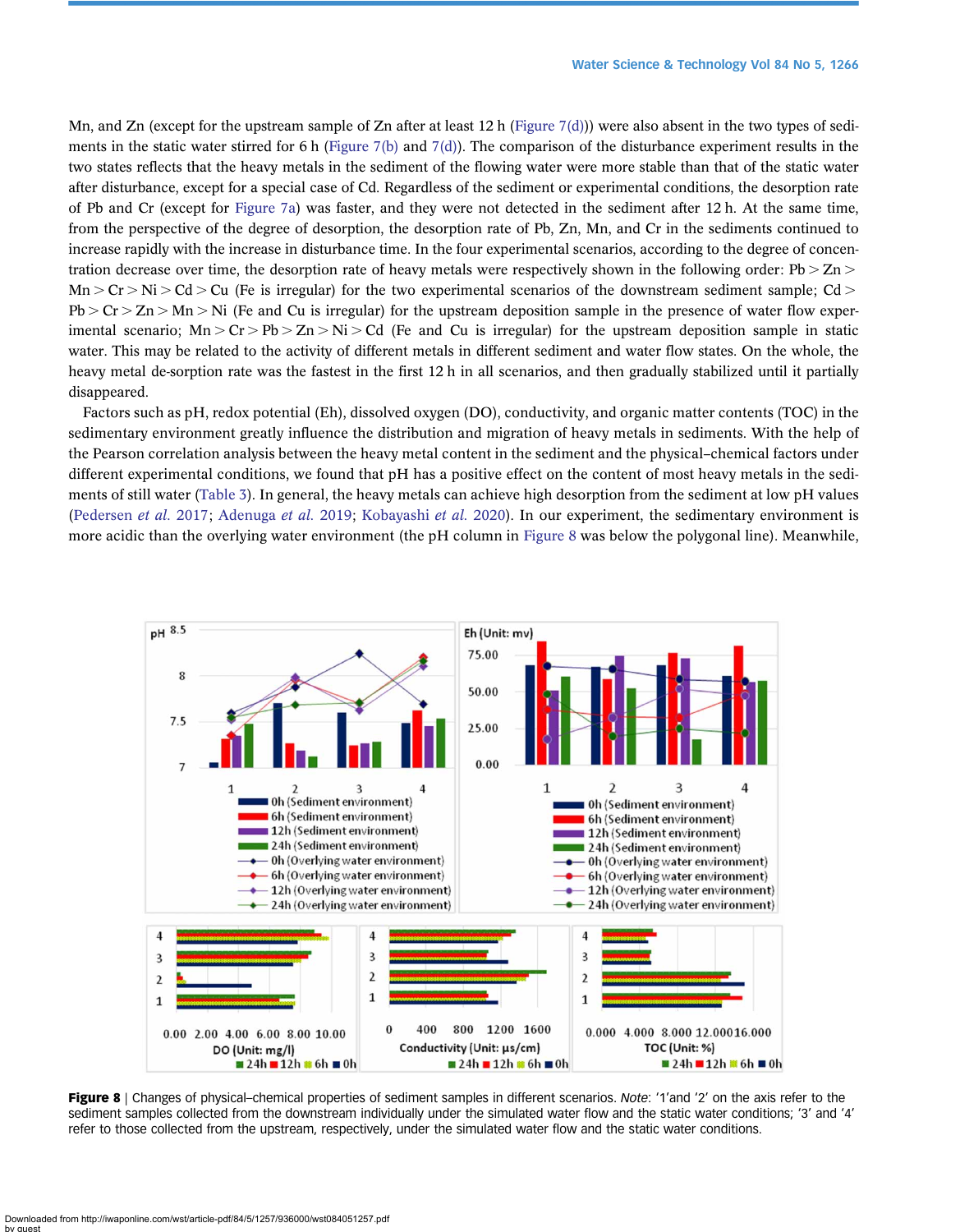<span id="page-10-0"></span>Eh has a positive effect on their content in the sediments of disturbed water. (It can be seen from the correlation coefficient being greater than 0.9 in [Table 3](#page-8-0) and the column higher than the dotted line in [Figure 8](#page-9-0).) The predominant mechanisms of Eh are ionic exchange. DO is positively correlated with the heavy metal content of downstream sediment samples in still water but negatively correlated with the content of upstream samples under water flow disturbance ([Table 3](#page-8-0)). Except for the large reduction in DO in Scenario 2, the rest was basically stable at 7–10 mg/L [\(Figure 8\)](#page-9-0). There is a linear negative correlation between the conductivity and concentration (Chu [et al.](#page-11-0) 2018) of most heavy metals in the downstream sediments of still water ([Table 3](#page-8-0)). In the case of the simulated water flow, the conductivity in the water environment suddenly decreased after disturbance for 6 h, and then there was basically no change in the subsequent experimental time (Scenarios 1 and 3 of the conductivity histogram in [Figure 8\)](#page-9-0), but Scenarios 2 and 4 (under no water flow) showed a gradual increase in conductivity with increasing experiment time. Regarding TOC, the value of the downstream sample (1 and 2 in [Figure 8\)](#page-9-0) was 3–4 times that of the upstream sample (3 and 4 in Figure 8), and during the whole experimental process, it did not change much.

#### 3.3. Important rules obtained from the experiment and their practical application value

Through a series of experiments, we found that most heavy metals had strong adsorption and weak vertical migration ability in the sediment, especially for the medium with complex components. However, once they are disturbed by biology or human activities, many heavy metals, such as Pb, Cr, and Mn in the sediments would soon be desorbed from the sediment and re-released into the river. In particular, the impact was the greatest during the first 12 h and then decreased quickly. The degree of desorption was closely related to the categories and properties of the heavy metals and the physical–chemical characteristics of their surrounding environment. Once the heavy metals accumulated in the sediment, they would become the main source of re-pollution of the river. So, river managers should focus their attention on preventing rivers from being polluted by heavy metal-containing sewage and to specially treat the black and foul-smelling rivers during the sediment cleaning process.

# 4. CONCLUSIONS

In this research, we collected sediments from the Xinhe River (a perennial polluted river in Jiaozuo City, China) and carried out static vertical and two-dimensional infiltration experiments of heavy metals and dynamic disturbance experiments. The infiltration experiment proved that the adsorption performances of Cd and Pb were better than that of Cr, especially for compact and small size sediments. Through the disturbance experiment, it was determined that the disturbance can promote the release of heavy metals from the sediments into the overlying water in a short time. The effect of disturbance on the desorption of heavy metals in the sediment is relatively greater in stationary water than in flowing water.

#### ACKNOWLEDGEMENTS

The authors would like to thank editors and reviewers for their helpful suggestions. This research was jointly supported by the National Natural Science Foundation of China (41672240), the Innovation Scientists and Technicians Troop Construction Projects of Henan Province (CXTD2016053), the Fundamental Research Funds for the Universities of Henan Province (NSFRF1611), Doctoral Fund of Henan Polytechnic University (B2012-106), and China Scholarship Council (201807770012).

# DATA AVAILABILITY STATEMENT

All relevant data are included in the paper or its Supplementary Information.

# **REFERENCES**

Abdelhay, A., Al Bsoul, A., Al-Othman, A., Al-Ananzeh, N. M., Jum'h, I. & Al-Taani, A. A. 2018 [Kinetic and thermodynamic study of](http://dx.doi.org/10.1177/0263617416684347) [phosphate removal from water by adsorption onto \(Arundo donax\) reeds.](http://dx.doi.org/10.1177/0263617416684347) Adsorpt. Sci. Technol. 36 (1–2), 46–61. https://doi.org/10. 1177%2F0263617416684347.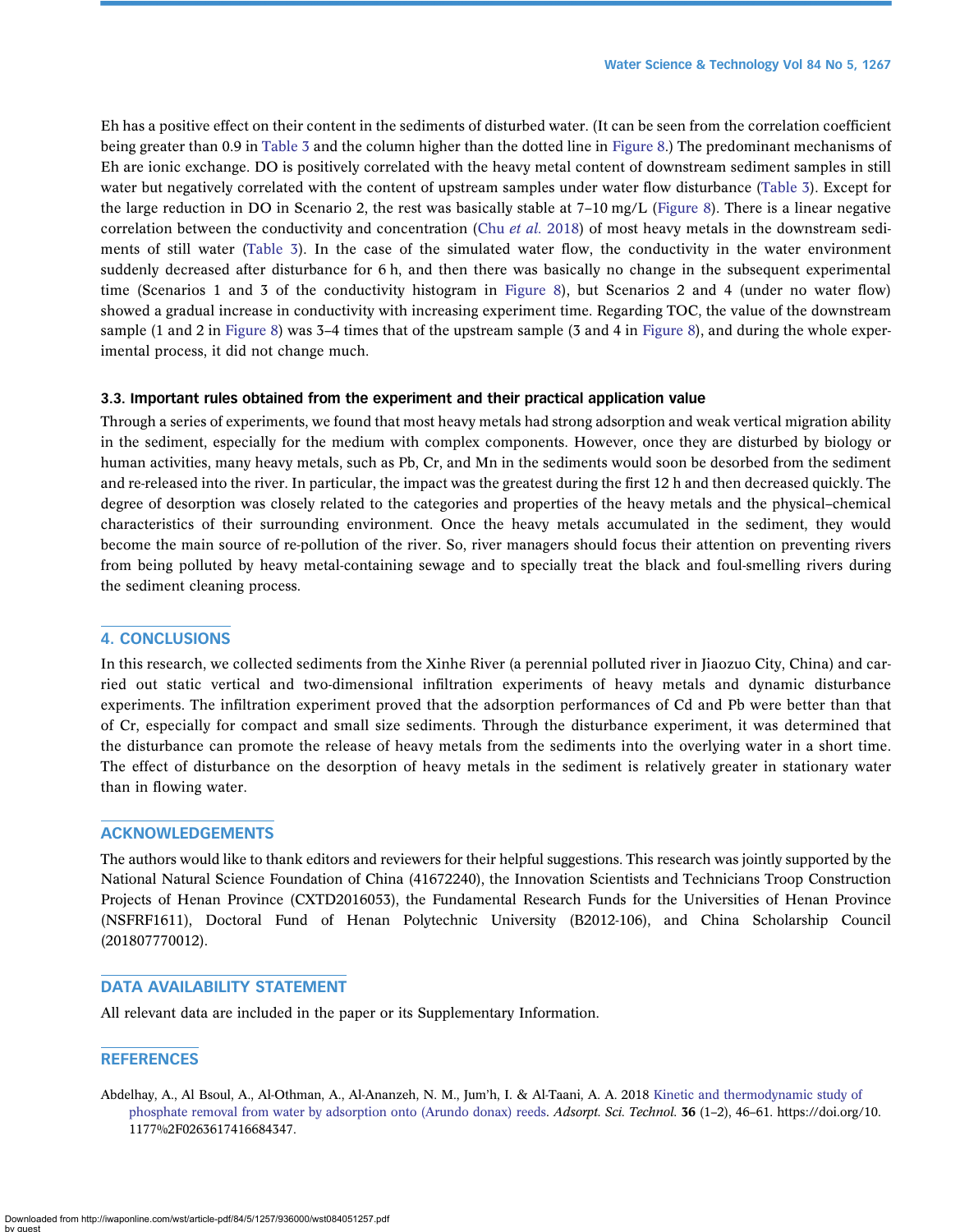- <span id="page-11-0"></span>Adenuga, A. A., Amos, O. D., Oyekunle, J. A. O. & Umukoro, E. H. 2019 [Adsorption performance and mechanism of a low-cost biosorbent](http://dx.doi.org/10.1016/j.jece.2019.103317) [from spent seedcake of Calophyllum inophyllum in simultaneous cleanup of potentially toxic metals from industrial wastewater.](http://dx.doi.org/10.1016/j.jece.2019.103317) J. Environ. Chem. Eng. 7, 103317. https://doi.org/10.1016/j.jece.2019.103317.
- Al-Ananzeh, N. M. 2021 [Treatment of wastewater from a dairy plant by adsorption using synthesized copper oxide nanoparticles: kinetics and](http://dx.doi.org/10.2166/wst.2021.089) [isotherms modeling optimization.](http://dx.doi.org/10.2166/wst.2021.089) Water Sci. Technol. 83 (7), 1591–1604. https://doi.org/10.2166/wst.2021.089.
- Amankwaa, G., Yin, X. F., Zhang, L. M., Huang, W. H., Cao, Y. F., Ni, X. N. & Gyimah, E. 2021 [Spatial distribution and eco-environmental](http://dx.doi.org/10.1007/s11356-020-12112-0) [risk assessment of heavy metals in surface sediments from a crater lake \(Bosomtwe/Bosumtwi\)](http://dx.doi.org/10.1007/s11356-020-12112-0). Environ. Sci. Pollut. Res. 28, 19367–19380. https://doi.org/10.1007/s11356-020-12112-0.
- Basack, S., Bhattacharya, A. K. & Maity, P. 2014 [A coastal groundwater management model with Indian case study](http://dx.doi.org/10.1680/wama.12.00008). Water Manage. 167, 126–140. http://dx.doi.org/10.1680/wama.12.00008.
- Chen, Z. X. & Pan, K. 2021 [Enhanced removal of Cr\(VI\) via in-situ synergistic reduction and](http://dx.doi.org/10.1016/j.chemosphere.2021.129606) fixation by polypyrrole/sugarcane bagasse [composites.](http://dx.doi.org/10.1016/j.chemosphere.2021.129606) Chemosphere 272, 129606. https://doi.org/10.1016/j.chemosphere.2021.129606.
- Chu, Y., Liu, S. Y., Wang, F., Bian, H. L. & Cai, G. J. 2018 [Electric conductance response on engineering properties of heavy metal polluted](http://dx.doi.org/10.1016/j.jece.2018.08.046) [soils](http://dx.doi.org/10.1016/j.jece.2018.08.046). J. Environ. Chem. Eng. 6, 5552–5560. https://doi.org/10.1016/j.jece.2018.08.046.
- Guan, J. N., Wang, J., Pan, H., Yang, C., Qu, J., Lu, N. & Yuan, X. 2018 [Heavy metals in Yinma River sediment in a major Phaeozems zone.](http://dx.doi.org/10.1038/s41598-018-30197-z) [Northeast China: Distribution, chemical fraction, contamination assessment and source apportionment.](http://dx.doi.org/10.1038/s41598-018-30197-z) Sci. Rep.-UK 8, 12231. https:// doi.org/10.1038/s41598-018-30197-z.
- Hassimi, H., Taleb, A., Bouezmarni, M., Karzazi, O., Taleb, M., Kherbeche, A. & Debbaut, V. 2019 [The effect of the physicochemical](http://dx.doi.org/10.1007/s13201-019-0891-2) [conditions variations on the behavior of heavy metals trapped in polluted](http://dx.doi.org/10.1007/s13201-019-0891-2) fluvial system sediments: the case of OuedSebou, Morocco. Appl. Water Sci. 9, 17. https://doi.org/10.1007/s13201-019-0891-2.
- He, Y., Li, B. B., Zhang, K. N., Li, Z., Chen, Y. G. & Ye, W. M. 2019 [Experimental and numerical study on heavy metal contaminant](http://dx.doi.org/10.1016/j.envpol.2019.06.072) [migration and retention behavior of engineered barrier in tailings pond](http://dx.doi.org/10.1016/j.envpol.2019.06.072). Environ. Pollut. 252, 1010–1018. https://doi.org/10.1016/j. envpol.2019.06.072.
- Hu, H., Jin, Q. & Kavan, P. 2014 [A study of heavy metal pollution in China: current status, pollution-control policies and countermeasures](http://dx.doi.org/10.3390/su6095820). Sustainability 6, 5820–5838. https://doi.org/10.3390/su6095820.
- Jafarabadi, A. R., Bakhtiari, A. R., Spanò, N. & Cappelloc, T. 2018 [First report of geochemical fractionation distribution, bioavailability and](http://dx.doi.org/10.1016/j.marpolbul.2018.09.052) [risk assessment of potentially toxic inorganic elements in sediments of coral reef Islands of the Persian Gulf, Iran.](http://dx.doi.org/10.1016/j.marpolbul.2018.09.052) Mar. Pollut. Bull. 137, 185–197. https://doi.org/10.1016/j.marpolbul.2018.09.052.
- Kobayashi, Y., Ogata, F., Nakamura, T. & Kawasaki, N. 2020 [Synthesis of novel zeolites produced from](http://dx.doi.org/10.1016/j.jece.2020.103687) fly ash by hydrothermal treatment in [alkaline solution and its evaluation as an adsorbent for heavy metal removal.](http://dx.doi.org/10.1016/j.jece.2020.103687) J. Environ. Chem. Eng. 8, 103687. https://doi.org/10.1016/ j.jece.2020.103687.
- Lin, Y. P., Li, Y. H., Zheng, B. X., Yin, X. J., Wang, L., He, J. & Shu, F. F. 2019 [Impact of typhoon Matmo \(2014\) on the distribution of heavy](http://dx.doi.org/10.1139/anc-2018-0006) [metals in Quanzhou Bay](http://dx.doi.org/10.1139/anc-2018-0006). Anthropocene Coasts 2, 209–228. https://doi.org/10.1139/anc-2018-0006.
- López, J. J., Echeverría, J., Martín, I. S. & Delgado, O. 2020 [Dynamic testing in columns for soil heavy metal removal for a car park SUDS](http://dx.doi.org/10.1016/j.scitotenv.2020.140229). Sci. Total Environ. 738, 140229. https://doi.org/10.1016/j.scitotenv.2020.140229.
- Lu, F., Zhang, H. Q., Jia, Y. G., Liu, W. Q. & Wang, H. 2019 [Migration and diffusion of heavy metal Cu from the interior of sediment during](http://dx.doi.org/10.3390/jmse7120449) [wave-induced sediment liquefaction process](http://dx.doi.org/10.3390/jmse7120449). J. Mar. Sci. Eng. 7, 449. https://doi:10.3390/jmse7120449.
- Martin, J. A. R., Arana, C. D., Ramos-Miras, J. J., Gil, C. & Bolud, R. 2015 [Impact of 70 years urban growth associated with heavy metal](http://dx.doi.org/10.1016/j.envpol.2014.10.014) [pollution.](http://dx.doi.org/10.1016/j.envpol.2014.10.014) Environ. Pollut. 196, 156–163. https://doi.org/10.1016/j.envpol.2014.10.014.
- Pedersen, K. B., Lejon, T., Jensen, P. E. & Ottosen, L. M. 2017 The infl[uence of sediment properties and experimental variables on the](http://dx.doi.org/10.1016/j.jece.2017.10.031) effi[ciency of electrodialytic removal of metals from sediment](http://dx.doi.org/10.1016/j.jece.2017.10.031). J. Environ. Chem. Eng. 5, 5312-5321. http://dx.doi.org/10.1016/j.jece. 2017.10.031.
- Shi, X. L. & Zhang, W. 2018 [Experimental study on release of heavy metals in sediment under hydrodynamic conditions.](http://dx.doi.org/10.1088/1755-1315/208/1/012040) 2018 IOP Conf. Ser.: Earth Environ. Sci. 208, 012040. https://doi:10.1088/1755-1315/208/1/012040.
- Song, J. X., Yang, X. G., Zhang, J. L., Long, Y. Q., Zhang, Y. & Zhang, T. F. 2015 [Assessing the variability of heavy metal concentrations in](http://dx.doi.org/10.3390/ijerph120708243) [liquid-solid two-phase and related environmental risks in the Weihe River of Shaanxi Province, China](http://dx.doi.org/10.3390/ijerph120708243). Int. J. Environ. Res. Public Health 12, 8243–8262. https://doi.org/10.3390/ijerph120708243.
- Superville, P. J., Prygiel, E., Magnier, A., Lesven, L., Gao, Y., Baeyens, W., Ouddane, B., Dumoulin, D. & Billon, G. 2014 [Daily variations of](http://dx.doi.org/10.1016/j.scitotenv.2013.10.015) [Zn and Pb concentrations in the Deûle River in relation to the resuspension of heavily polluted sediments.](http://dx.doi.org/10.1016/j.scitotenv.2013.10.015) Sci. Total Environ. 470–471, 600–607. http://dx.doi.org/10.1016/j.scitotenv.2013.10.015.
- Tang, W. Z., Shan, B. Q., Zhang, H., Zhang, W. Q., Zhao, Y., Ding, Y. K., Rong, N. & Zhu, X. L. 2014 [Heavy metal contamination in](http://dx.doi.org/10.1038/srep07152) [the surface sediments of representative limnetic ecosystems in Eastern China.](http://dx.doi.org/10.1038/srep07152) Sci. Rep.-UK 4, 7152. http://dx.doi.org/10.1038/ srep07152.
- Wang, X. R., Li, L., Yan, X. H., Meng, X. G. & Chen, Y. C. 2020 [Processes of chromium \(VI\) migration and transformation in](http://dx.doi.org/10.1016/j.chemosphere.2020.127282) [chromate production site: a case study from the middle of China.](http://dx.doi.org/10.1016/j.chemosphere.2020.127282) Chemosphere 257, 127282. https://doi.org/10.1016/j.chemosphere. 2020.127282.
- Won, J., Wirth, X. & Burns, S. E. 2019 [An experimental study of cotransport of heavy metals with kaolinite colloids](http://dx.doi.org/10.1016/j.jhazmat.2019.03.110). J. Hazard. Mater. 373, 476–482. https://doi.org/10.1016/j.jhazmat.2019.03.110.